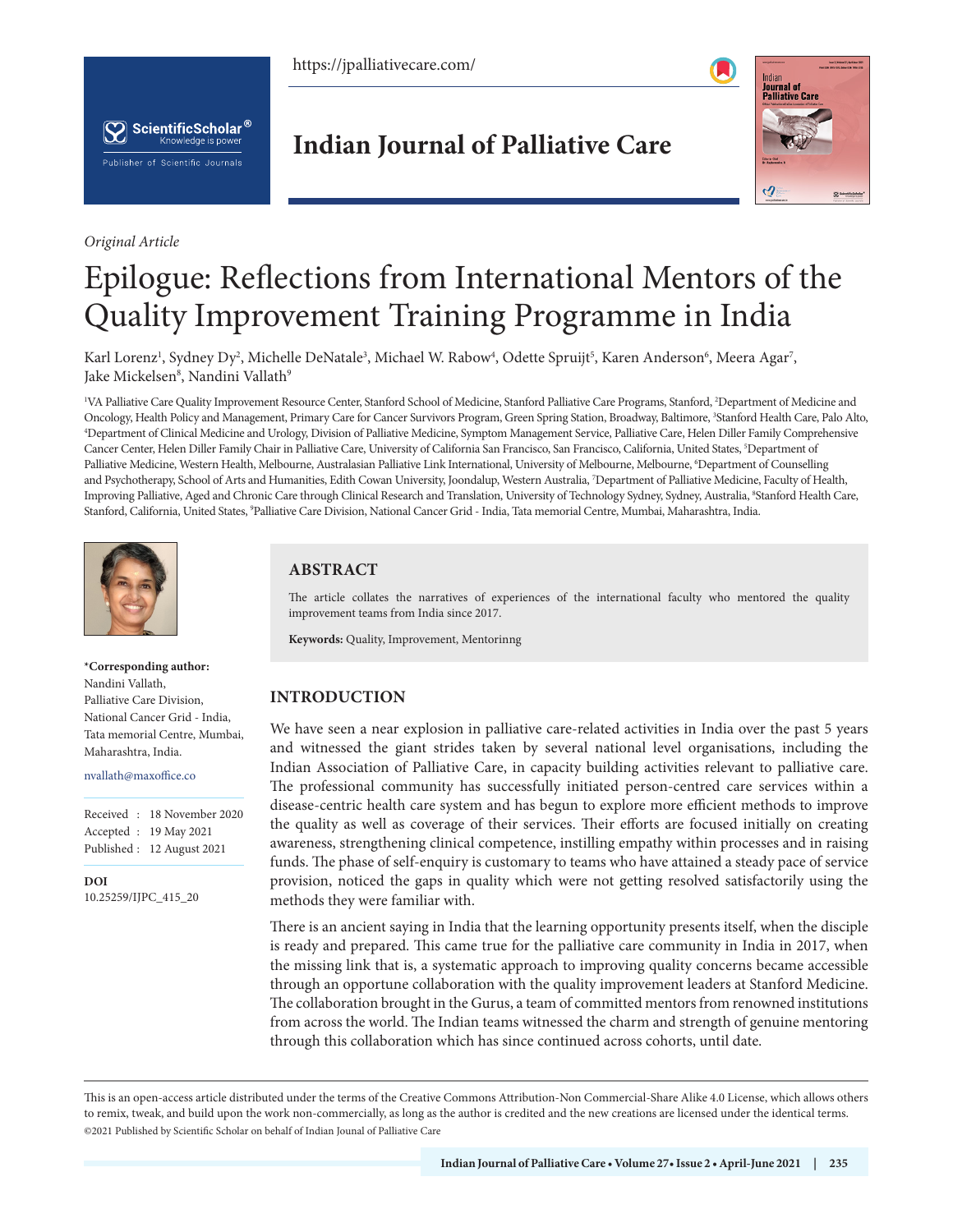The project teams in India got an opportunity to access international mentorship during the 1<sup>st</sup> cohort. The multicentric learning collaborative that supported the quality improvement initiative spanned three continents. Figure 1 depicts the geographical distribution of hub members, mentors and the Indian team leaders, who participated in this multicentric international quality improvement collaborative.

Although the terms "Trainer" and "Mentor" are often used synonymously, their roles are unique. A trainer is required to get the team members skilled in a specific task. A mentor has a more informal role than a trainer, but carries several subtle possibilities to transform team dynamics and outcomes through engagement at deeper exploratory levels. The relationship is a professional one and yet, it requires a fair degree of human connectedness to reach through to the mentee's thought processes.[1] Mentors commit to their role and this commitment includes retreating gradually when no longer required. Excellent mentors scale back their method of engagement as their mentees make progress, but they do not necessarily rush that progress if their mentee is not ready for it. It's indeed a tough line to walk-on, but the right mentor can work well with the boundaries without crossing them. It is clear that sharing and applying proven improvement methods to geographically dispersed institutions are feasible remotely, even at an international level, and can be instrumental in addressing the most difficult of cancer care and palliative care challenges.

This special supplement is dedicated to highlight the world of quality improvement in palliative care to the readers of this journal. The articles presented earlier in this supplement described several projects completed during the 1<sup>st</sup> cohort of 2017–2018. Moreover, this article is dedicated to the reflective narratives from our international mentors who have walked alongside the Indian palliative care teams of this cohort and later with the Indian mentors and the project teams for

every cohort since then. The giant leap in the capacity for quality improvement in India has been possible due to their dedication and unconditional support.

The contents below are the unabridged statements from the international mentors of the quality improvement projects in India.

#### **KARL LORENZ**

#### **Learning Goes Both Ways!**

In my experiences of serving as a mentor in PC-PAICE and more recently EQuIP-India, one of the most important lessons I have learnt as a mentor is that "learning goes both ways!" It's true that mentors often bring specific skills, knowledge and experiences to the task of helping one's mentees accomplish their goals. As rewarding as it is to share those insights; however, one of the most significant rewards of mentorship is learning!

One of the most important things I have learnt from my mentees is that passion is a critical ingredient in achieving change. A crucial resource that team members bring to improving care is their deep and sustained dedication. In working with palliative care teams in India, this dedication has often arisen from the compassion that clinicians bring to improving suffering. Passion is critical in even signing up for a project, but it comes into play when they revisit the challenge they are facing again and again to try to understand it better, in the strenuous efforts, they go to winning colleagues over to their perspective and in seeking out their collaboration, and in designing solutions and applying them even when unexpected obstacles arise.

A second lesson my mentees have taught me is the importance of relationships in achieving improvements. Yes, mentees have been very creative and capable thinkers, meaningfully reflective with regard to the clinical situations and challenges



**Figure 1:** Geographical distribution of the multicentric international quality improvement collaborative for India participants.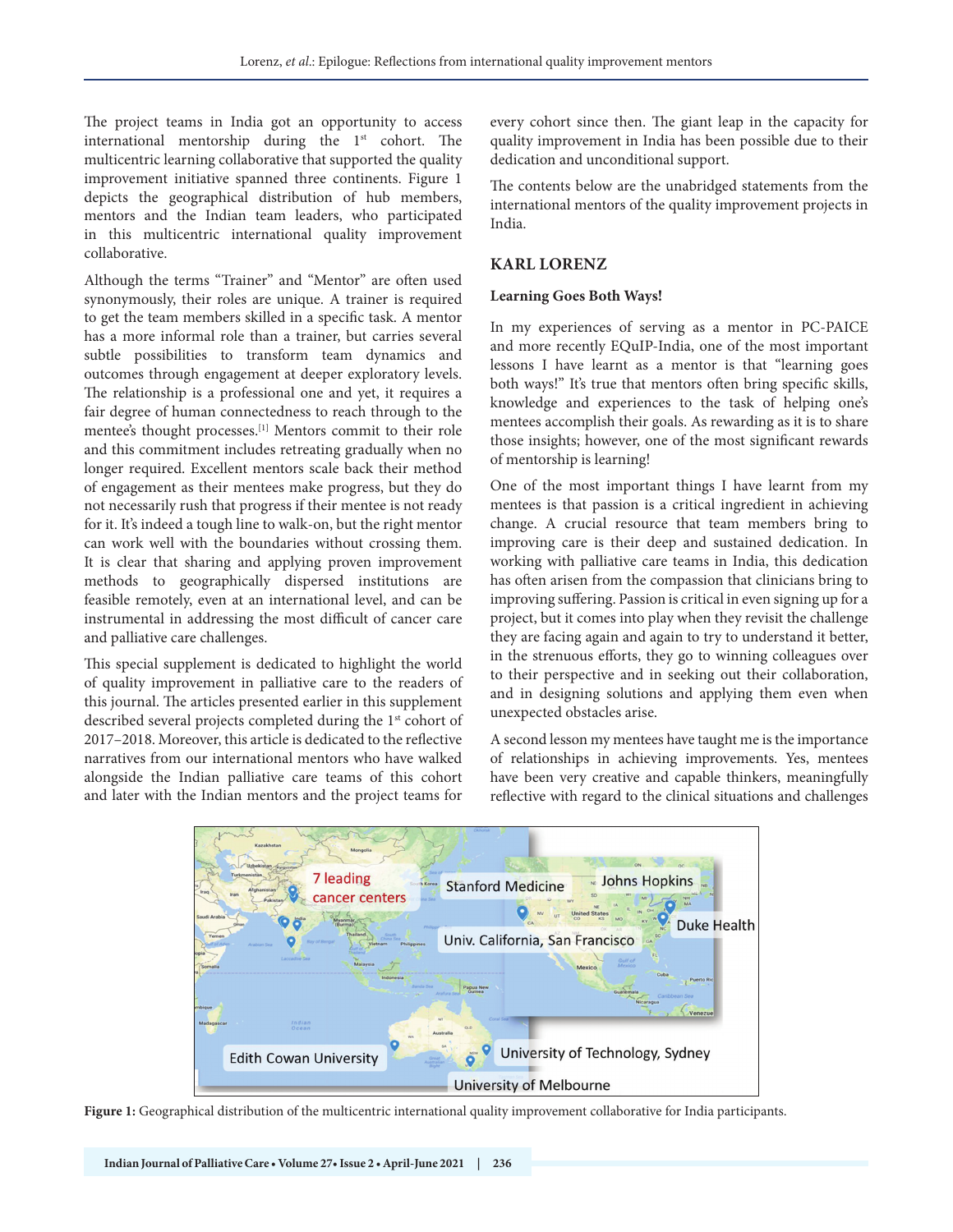they've faced. However, as important as those qualities are, I have seen that change happens on the strength of personal relationships. I experience their interpersonal skills in the kindness, gratitude and reliability they consistently demonstrate, but they apply those same skills to win over others in their organisations – in educating them, in working collaboratively to design and implement solutions, and in sustaining the change and impact resulting from their efforts.

Finally, I've seen that despite the many differences in the Indian and United States health care systems, we are often struggling to change very similar things, and I've learnt from the solutions that teams I've mentored have come up with. In several cases, teams have worked to improve access to earlier palliative care in specialty settings – they've built alliances with colleagues, helped them identify and solve problems in a way that stakeholders find meaningful. They have patiently aligned and educated them, and codesigned processes, tools, measures and provided feedback to achieve earlier referral of patients and families in need of palliative care. Whether in ambulatory cancer care or hospital intensive care units, the problems and solutions have much in common with the challenges and approaches we follow in the United States.

In summary, mentoring has been deeply rewarding, some of the most important of which are the inspiration and insights gained from those who I have been asked to mentor. They are my best coaches!

# **SYDNEY DY**

Learning the skills of quality improvement in palliative care is a process requiring rigor, collaboration and lifelong practice. As palliative care becomes more established in India, lessons from other countries can be valuable, on how they have moved from nascent programmes toward substantial improvement; their approach in responding to the multiple challenges of integration, increasing access and staff and their constant endeavour to improve the quality of palliative care processes of care.

The PC-PAICE collaboration structure was based on a number of key principles of good quality improvement, embraced by the international mentors and our Indian colleagues. It engaged the teams with improving quality, rather than simply expanding programmes; very carefully defining and exploring the problem, rather than jumping to solutions; choosing and documenting measurements carefully; developing contextual team-centred solutions; fostering key collaborations while focusing and refocusing on a single, manageable problem and learning and redirecting the project as it developed, depending on the changing environment, successes and failures and stakeholder inputs.[1]

"Managing up" is valuable to guide mentors in how we can best be helpful; while enthusiasm, focus on the goals and solutions

and completion of tasks are valuable attributes of mentees.[2] The high quality of the participants and equally high quality of guidance provided to the mentees in this collaborative reflect successful traits in the learning relationship. Excellent mentees come to a learning partnership prepared with their questions and how their mentors can best help them. Great mentor-mentee relationships involve developing shared goals for both the collaboration and the project; eliciting and embracing feedback from both sides and being prepared and respecting each other's time.

Finally, while recognising that achieving change in care processes are extremely hard, the PC PAICE experience emphasises the value of collaboration; and listening to different perspectives as imperative for meaningful, effective improvements. As mentors and mentees, we needed to stay open to different perspectives and circumstances and to try different approaches to grow together in nurturing partnerships. In quality improvement, we often have many ideas, often from our own experiences, but need to tailor the solution to the local project and context and support the team when interventions do not improve the situation as expected. Mentors really needed to spend time learning about the mentees and the local context. Many of the innovative lessons learnt were helpful for us to bring back to our own countries internalising the novel perspectives and considering more outside-the-box approaches within our own health care systems.[3]

# **MICHELLE DENATALE**

Those in health care today are faced with on-going pressures to find a way to deliver high-quality care in a low-resourced environment. Clinicians crave for knowledge to solve problems they encounter at the health care system level, but lack the skills, tools and dedicated time to do so. Both the PC-PAICE and EQUIP learning collaborative provided a venue where teams from across the globe could come together under a common goal and train in the core fundamentals of quality improvement and implementation science.

To kickstart this effort, QI teams were formed with a composition of front-line physicians, nurses, clinical assistants and a designated mentor. The role of the mentor was to partner with the team leader to reinforce the didactic training and demonstrate use of the QI tools such as the standard A3 thinking using process maps, cause-andeffect diagram, data collection, analysis and monitored interventions. The mentor's role was to guide the QI team to select a goal that was Specific, Measurable, Achievable, Relevant and Time bound – often narrowing the project's scope to ensure the project would have a measurable impact and ultimately be able to replicate their success in another venue if successful.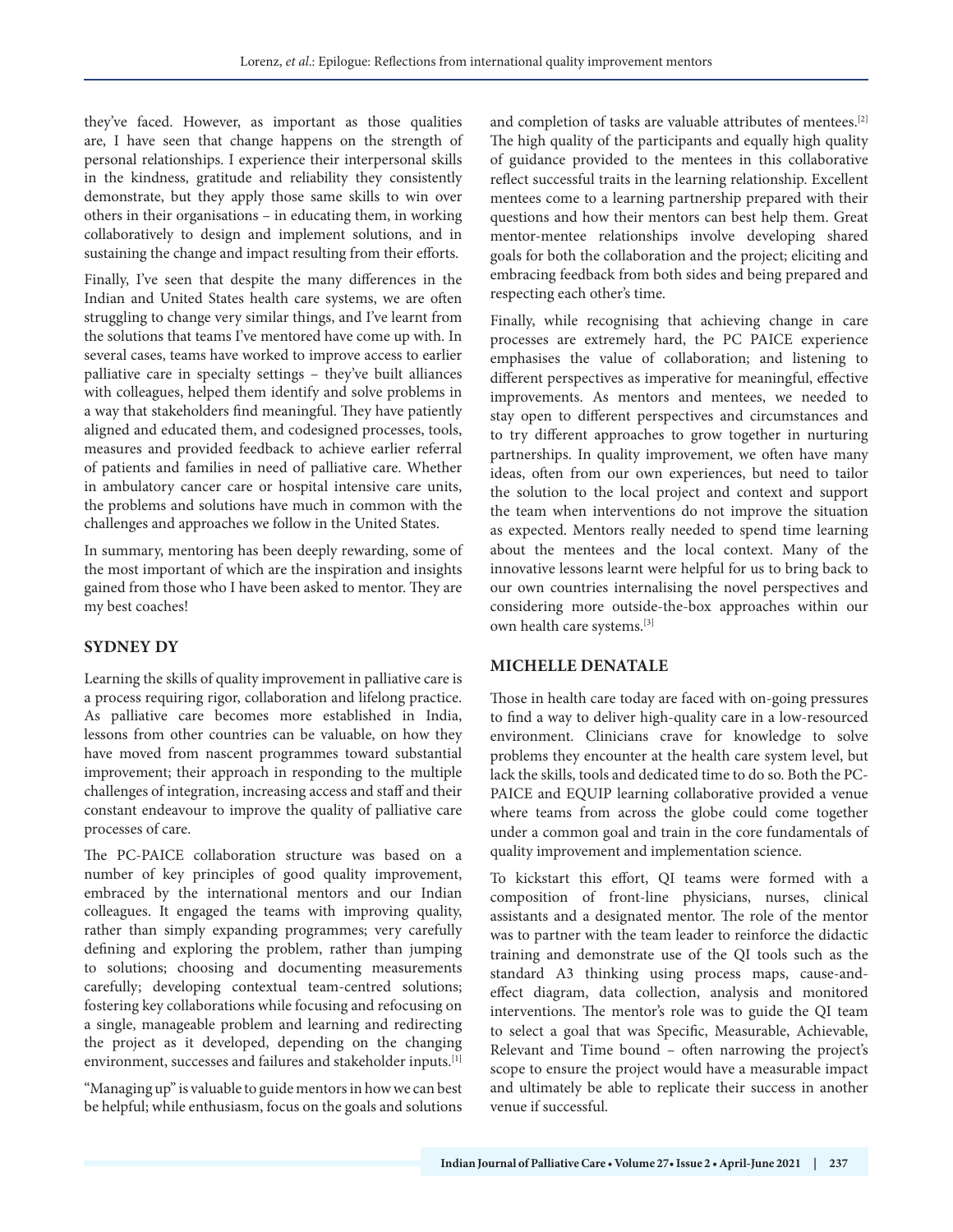As a team mentor, there were several lessons learnt from coaching team members who were new to quality improvement and improvement science. First, I would think a few steps ahead of the team anticipating questions or issues that may arise during our monthly touchpoint calls. When data collection became difficult to interpret or the QI team would face resistance from their colleagues, I was able to encourage the team to testing their ideas and not be afraid to fail. Second, I would work with the project leader to ensure their local leadership sponsored the team's work and efforts, encouraging them to meet quarterly with them to provide a status report of their work. When the sponsor would see the methodical approach in which the problem was presented on an A3 worksheet – they were more likely to engage and remove barriers to implementation of the team's ideas. It was important to gain recognition from the local leadership when the team's efforts successfully completed their project. This became a key to receiving further support to continue with improvement plans for the quality of care being delivered.

As a mentor of both the PC-PAICE and EQUIP cohort, I had the opportunity to see first-hand how challenges we face in palliative medicine in the United States are quite similar to those in India. When participants selected projects as part of the EQUIP cohort, common themes that I experience in the US health system reoccurred as several Indian sites – including the adoption of standard care pathway, improving access to care and limited resources, improving the patient experience and reducing wait times or delays. After coaching many teams in this collaborative, I walked away from each experience valuing the growth of a professional community in India that is, competent in quality improvement and greatly hope that many of the project team members will become future mentors in this work.

### **MICHAEL W. RABOW, MD**

While there is danger in stereotyping across cultures, and certainly caution is necessary in generalising from individual experiences, my work as an international mentor in the PC-PAICE programme has led me to three promising observations.

First, from my perspective as an US academic palliative care physician, I found my mentee colleagues from India to demonstrate a wonderful combination of supportiveness and honesty. The individuals on the team supported each other with enthusiasm but also were able to offer and receive straightforward and honest feedback from each other. This collaborative approach was very effective in moving through the quality improvement process. The wellintentioned directness of my mentees contrasted with my American experience of "political correctness" and indirect communication. I found it quite refreshing and super helpful in the fundamental processes of QI work: Creativity and rapid, evidence-based evaluation of hypotheses – "*is it so?*"

Second, I believe the benefits of mentoring flowed in both directions. I hope my perspective was helpful to my teams, but I was also excited to learn from and be inspired by my mentees. As a mentor to Indian teams, I found myself often questioning my own assumptions about what was possible and what was beneficial. This "comentoring" has led me to expand my understanding of what palliative care is and has led to friendships and opportunities to support each other at international education events and academic conferences.

Third, my PC-PAICE experience impressed me with the fundamental need and opportunity to continue to promote the QI process in Indian palliative care. This is partly due to the fact that the Indian teams are so committed to the learning and the process and partly due to the incredible potential for impact across the massive scale of Indian health care.

# **ODETTE SPRUIJT**

In the Australasian Palliative Link International – APLI's Project *Hamrahi*, a "mentor" is defined as a "fellow traveller," seeking to expand one's personal understanding of palliative care in a new and unfamiliar setting, by accompanying local palliative care providers who are pioneering the development of palliative care in their local setting. The mentor in the *Humrahi* context brings expertise and knowledge about palliative care in a developed country setting, and seeks to collaborate with the local palliative care providers in adapting those practices to the local needs and circumstances. In this way, as much as the mentor is an adviser, counsellor and teacher, so the local provider is an adviser, counsellor and teacher to the mentor. This mutual learning and development is the essence of the Project Humrahi relationship.

This spirit of sharing expertise and learning from each other was present in the quality improvement project initiated by Stanford University Palliative Care department and Clinical Effectiveness Leadership Training (CELT) programme in collaboration with Indian palliative care providers and a group of like-minded international palliative care and research colleagues.

The first round of this mentorship saw all participants carefully navigating the cross-cultural interactions, mastering unfamiliar quality improvement terminology, concepts, processes, run charts and measurement tools. Stanford's teams patiently led the collaborative. Their respectful attitude and encouragement set the tone for learning and sharing. I shared the first mentoring role with an Australian colleague and we often brainstormed through email and video calls, about how we might better assist the project teams in India, who were facing many challenges in the QI project. I felt better prepared for the second round of the programme and by the time I was invited to join as mentor to the third QI team in India, the familiarity and confidence with the programme were very evident to me.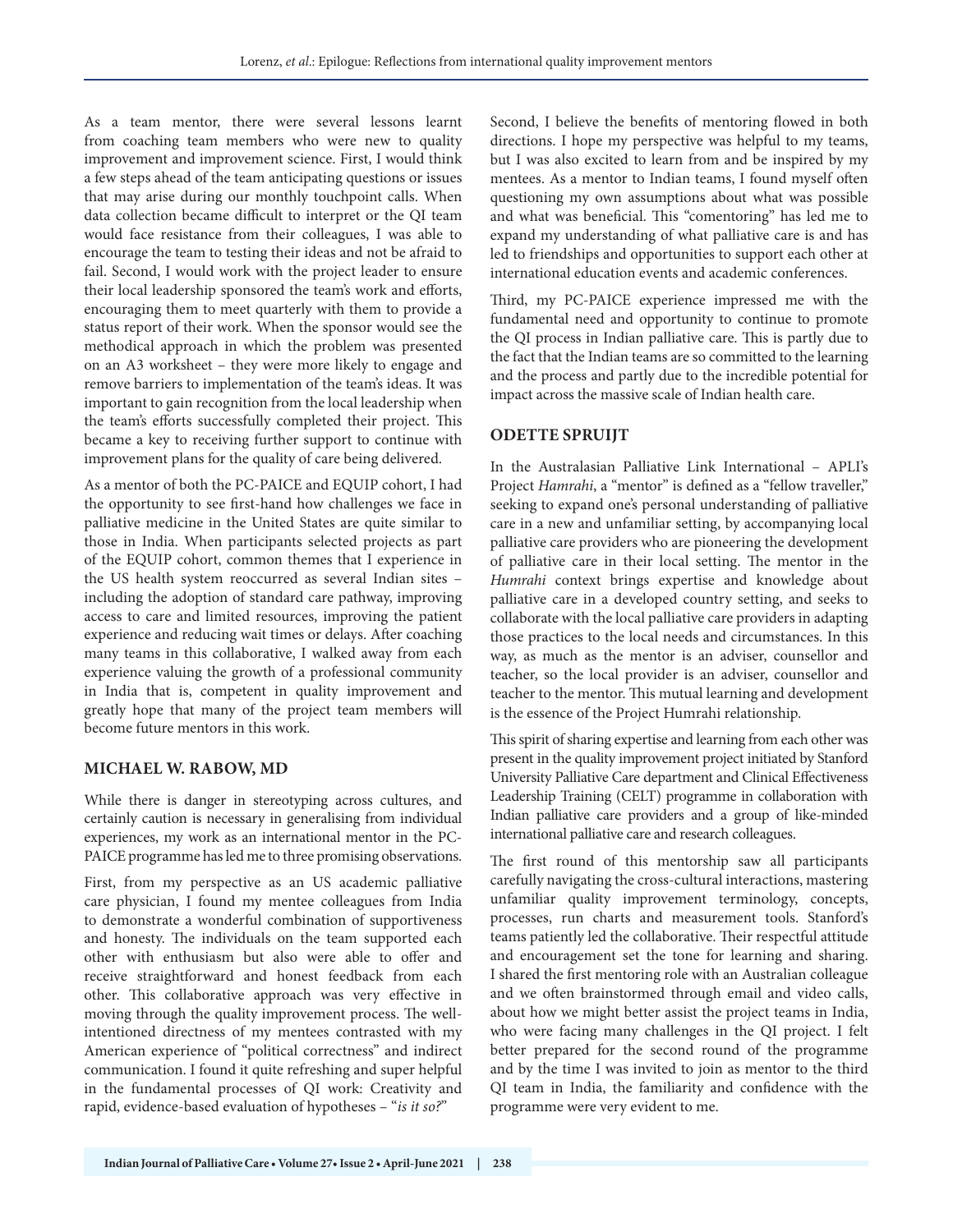Each linked team has chosen very different quality improvement projects. The learning from other teams in each cohort was not only a powerful tool in this collaborative, but also a positive experience and incentive. Participants celebrate each other's successes and spur each other on. The presentations at the graduation ceremony each year have been a highlight for me, not to be missed and to be savoured.

The sign outside the Aarohan Civil Service Institute in Guwahati, India, said "*Mentoring is a brain to pick, an ear to listen and a push in the right direction*" attributed to John C Crosby. PC PAICE/EQUIP-India programme is definitely a push in the right direction for me as an invited mentor also and one I am very grateful to have participated in.

# **KAREN ANDERSON**

"*What counts is not the enormity of the task, but the size of courage.*"

#### *Matthieu Ricard*

The courage displayed by everyone involved in the EQuIP India/PC-PAICE research project I have experienced was enormous. The project straddles across different continents, various cultural communities, a range of identified diverse projects and skill sets of the participants while all engaging in connecting using assorted technologies. A profound task which initially both excited and aroused interested curiosity in me.

The Stanford University Palliative Care initiation of the project and the CELT team's introduction to and training in current quality improvement education has been a valuable learning and life experience. Being part of the EQuIP India/PC-PAICE research project has offered me several meaningful observations.

First, there has been a dual benefit throughout all three projects. As a mentor I learnt incredibly from the others I worked with especially regarding encountering different contextual challenges. The Indian project team members were open and available to receiving honest feedback and confidently shared their concerns at all stages throughout their projects. This enabled appropriate ways to approach the challenges and discuss ideas with ease. This was particularly evidenced during the first QI project which I shared with an Australian colleague and which faced significant organisational and systemic issues. Despite these issues being present, the Indian project still reached a useful completion.

Second, the collaborative comentoring was illuminating and rewarding. I comentored with an experienced palliative care physician in India during the second and third projects. It was helpful being able to be backed up by each other, when either of us had other commitments intruding upon a planned feedback session with our project team members. Bringing our different training perspectives of medicine and

psychosocial care together in our shared mentoring roles seemed to be advantageous to both projects.

Third, it was a real pleasure and delight to observe and witness the growth in confidence of my Indian colleagues. It became evident as the projects developed that involvement in the QI projects resulted in an expansion of knowledge, understanding and confidence.

On reflection, participation in these projects has also enabled powerful learning across the different cohort projects. During the full Team Meetings and the final project Graduation Presentations, I appreciate the tremendous learning that was acquired. This learning from all projects, together with the more specific quality improvement concepts, project tools and strategies, has been enriching and extremely worthwhile.

# **MEERA AGAR**

"A corporation is a living organism; it has to continue to shed its skin. Methods have to change. Focus has to change. Values have to change. The sum total of those changes is transformation"

#### *Andrew Grove*

# *Is it time for an international effort in quality improvement in palliative care?*

The most significant observation from my involvement in the PC-PAICE is the universality of the challenges faced by palliative care services regardless of where you are situated in the world or the resources you may have. PC-PAICE is a delightful exemplar of how honesty, generosity of spirit and the strive to do better for our patients, both from mentees and mentors alike, is truly transformative. Sometimes, the crucial step in solving problems is to realise that you are not the first, and indeed won't be the last to face the challenge. My observation is that internationally, we face universal challenges in the drive to improve quality of life across the illness trajectory and diagnoses, across settings and to integrate core principles of person-centred care into our daily work.[4]

Quality improvement is relational work. Quality improvement asks us to question the circumstances and settings of care provision. As a mentor our role is often to bolster courage in our teams to reach out to someone who is a critical piece of the jigsaw and to "practice" how to have the conversation to get that person on board. The other role is to provide for the team members a "*voice over their shoulder*," providing gentle challenge to the assumptions that may be made or rush to jump to solutions. Through doing this for others, fundamentally, it enhances the mentor's ability to challenge their own assumptions and question themselves. Witnessing the evolution of our team's projects has often refreshed my energy to tackle the improvements needed within my own practice. The "*ah hah*" moments in our teams really bring the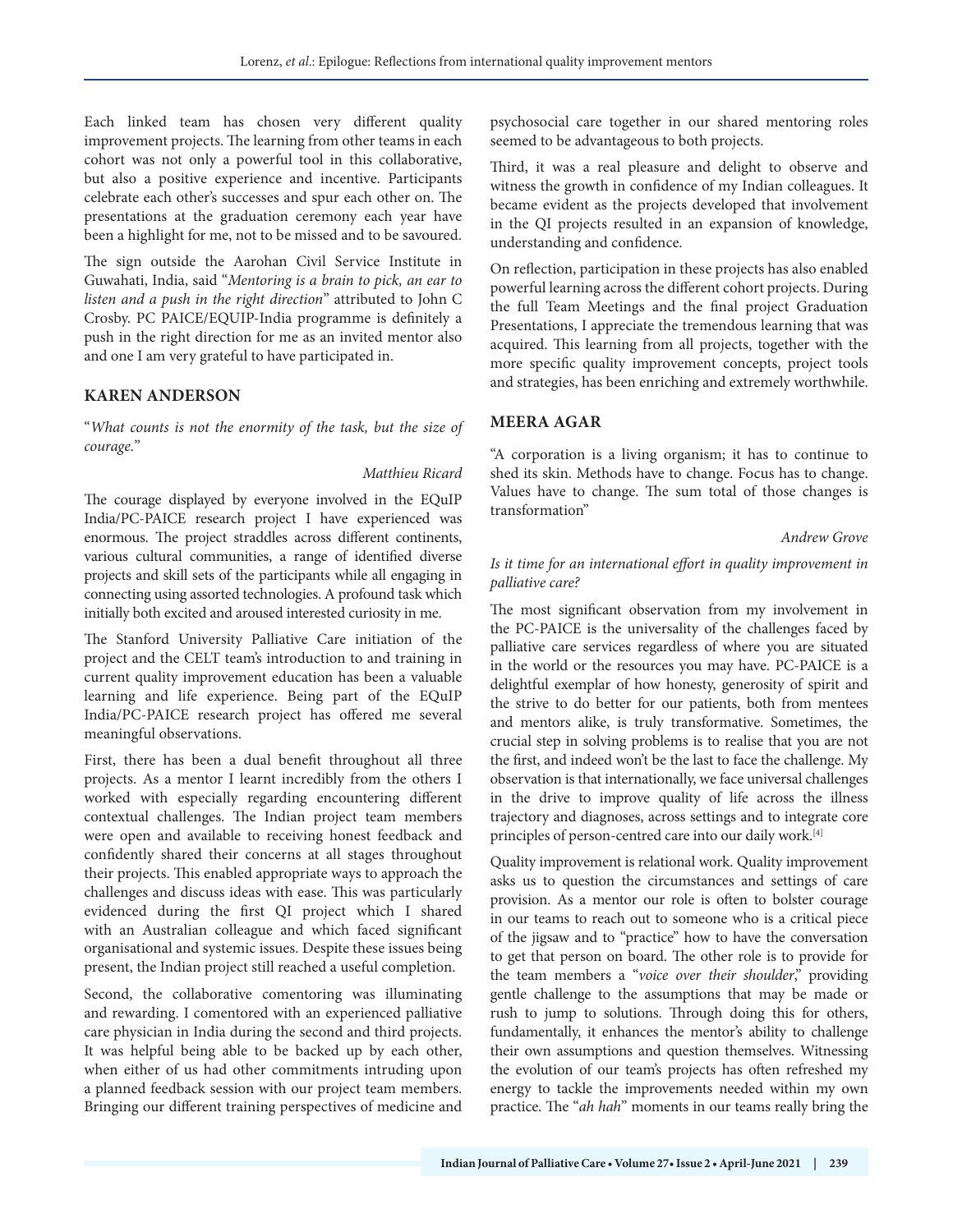

**Figure 2:** The 22 teams in 11 states in India trained in quality improvement science.

most joy – when they realise that they can let go of the preconfigured solutions and let the solutions appear through the exploration. This is the transformative moment. As mentors we get to hear of the subsequent excitement when they see results; and no matter how many teams you mentor the significance of this still always takes you by surprise.

After 3 years of mentoring Indian teams, I am convinced that the fortitude, resolve and shared learning of an international collaborative to improve quality in palliative care have much to offer the sector.

#### **CONCLUSION**

The former improvement training named PC-PAICE has now evolved into an India-based improvement resource (QI Hub, India) and training programme called "EQuIP

India," meaning "Enable Quality, Improve Patient Care." Capacity building for health care improvement and mentor development are the key objectives of the QI Hub offerings.

An online learning platform supports the teaching schedule organised by the Stanford and India Hubs and the coaching of Indian project teams with their mentors. This platform is hosted by the National Cancer Grid in India, a globally recognised resource. The platform currently (i) facilitates health care improvement training, (ii) shares improvement project updates for institutions across the country and (iii) hosts a mentoring forum for the professionals interested more deeply in the improvement science. In the future, access to evidence-based tools and templates for the application of improvement science will also be featured on this platform.